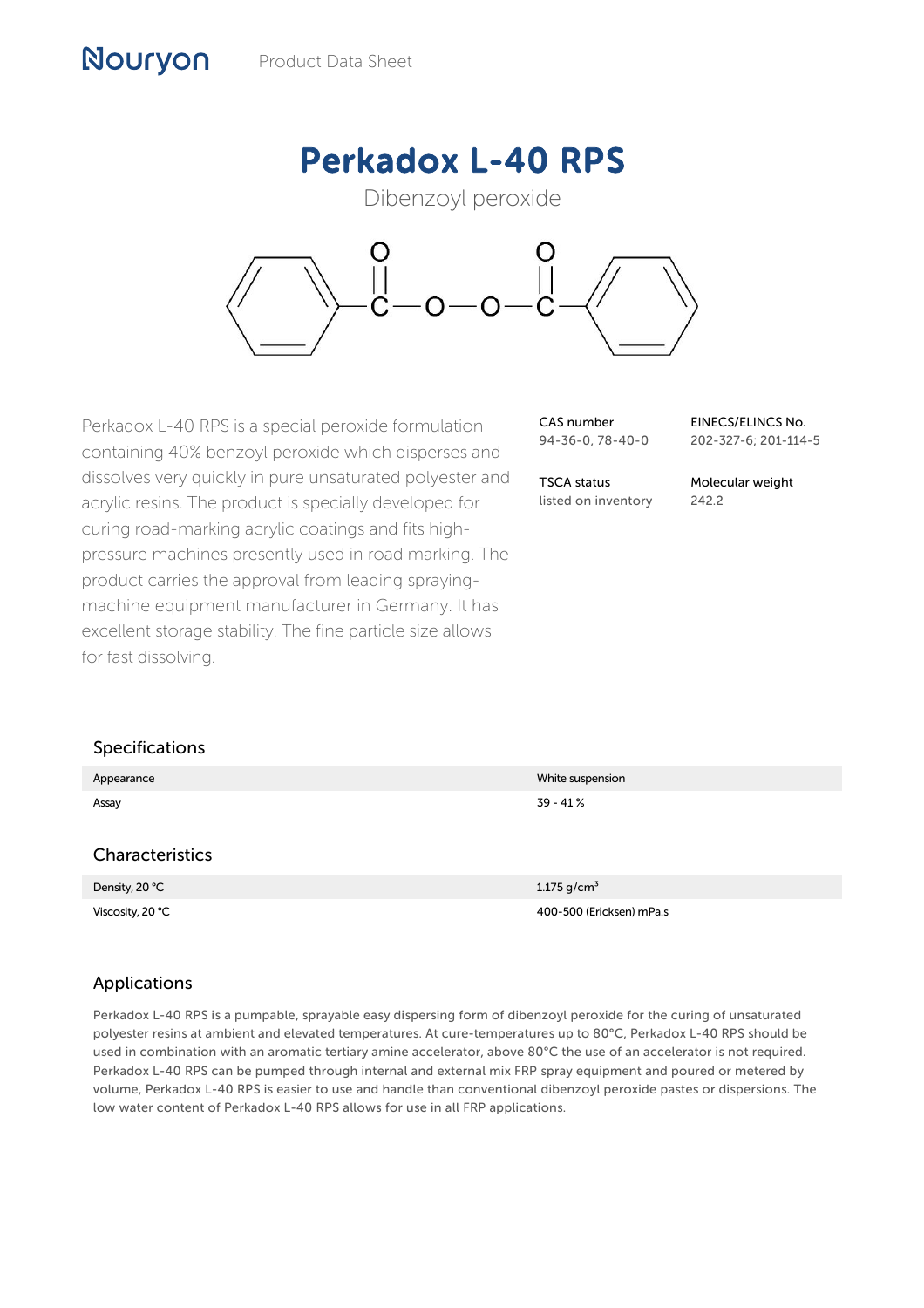## Thermal stability

Organic peroxides are thermally unstable substances, which may undergo self-accelerating decomposition. The lowest temperature at which self-accelerating decomposition of a substance in the original packaging may occur is the Self-Accelerating Decomposition Temperature (SADT). The SADT is determined on the basis of the Heat Accumulation Storage Test.

| <b>SADT</b>                   | $50^{\circ}$ C                                                                                                                                                                                                                                                |
|-------------------------------|---------------------------------------------------------------------------------------------------------------------------------------------------------------------------------------------------------------------------------------------------------------|
| Emergency temperature $(T_e)$ | 45°C                                                                                                                                                                                                                                                          |
| Control temperature (Tc)      | $40^{\circ}$ C                                                                                                                                                                                                                                                |
| Method                        | The Heat Accumulation Storage Test is a recognized test method for the<br>determination of the SADT of organic peroxides (see Recommendations on the<br>Transport of Dangerous Goods, Manual of Tests and Criteria - United Nations, New<br>York and Geneva). |

#### Storage

Due to the relatively unstable nature of organic peroxides a loss of quality can be detected over a period of time. To minimize the loss of quality, Nouryon recommends a maximum storage temperature (Ts max. ) for each organic peroxide product.

| Ts Max. | $25^{\circ}$ C                                                                                                                                                                  |
|---------|---------------------------------------------------------------------------------------------------------------------------------------------------------------------------------|
| Note    | When stored under these recommended storage conditions, Perkadox L-40 RPS<br>will remain within the Nouryon specifications for a period of at least 6 months after<br>delivery. |

#### Packaging and transport

The standard packaging is a 30 l HDPE can (Nourytainer) for 20 kg peroxide formulation. Both packaging and transport meet the international regulations. For the availability of other packed quantities consult your Nouryon representative. Perkadox L-40 RPS is classified as Organic peroxide type F, liquid, Division 5. 2; UN 3109.

## Safety and handling

Keep containers tightly closed. Store and handle Perkadox L-40 RPS in a dry well-ventilated place away from sources of heat or ignition and direct sunlight. Never weigh out in the storage room. Avoid contact with reducing agents (e. g. amines), acids, alkalis and heavy metal compounds (e. g. accelerators, driers and metal soaps). Please refer to the Safety Data Sheet (SDS) for further information on the safe storage, use and handling of Perkadox L-40 RPS. This information should be thoroughly reviewed prior to acceptance of this product. The SDS is available at nouryon.com/sds-search.

## Major decomposition products

Carbon dioxide, benzoic acid, benzene, diphenyl, phenylbenzoate